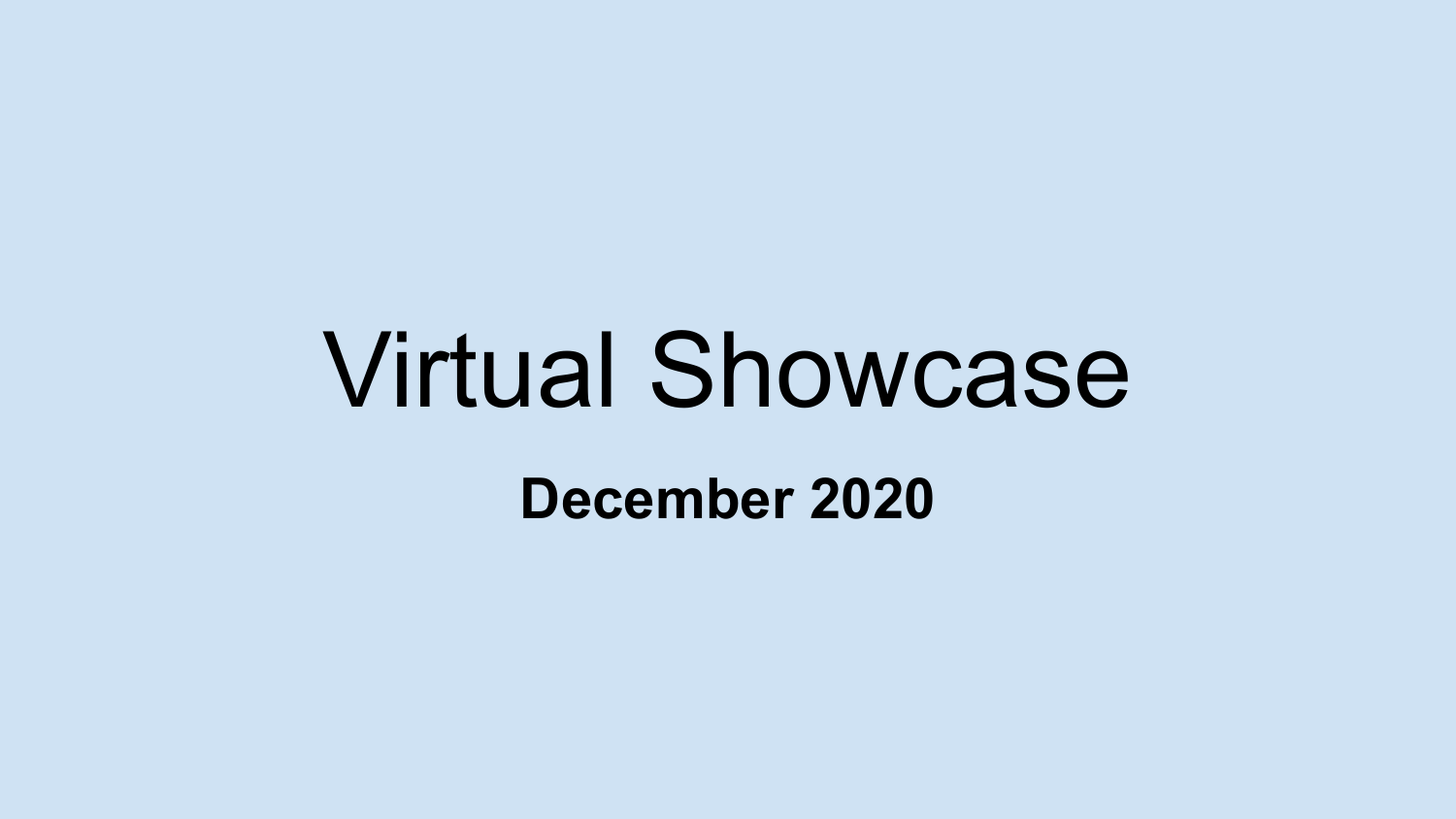# Information that you should know

#### Denise Sanders-Honaker [dsanders-honaker@phm.k12.in.us](mailto:dsanders-honaker@phm.k12.in.us) 259-7961 ext. 20437

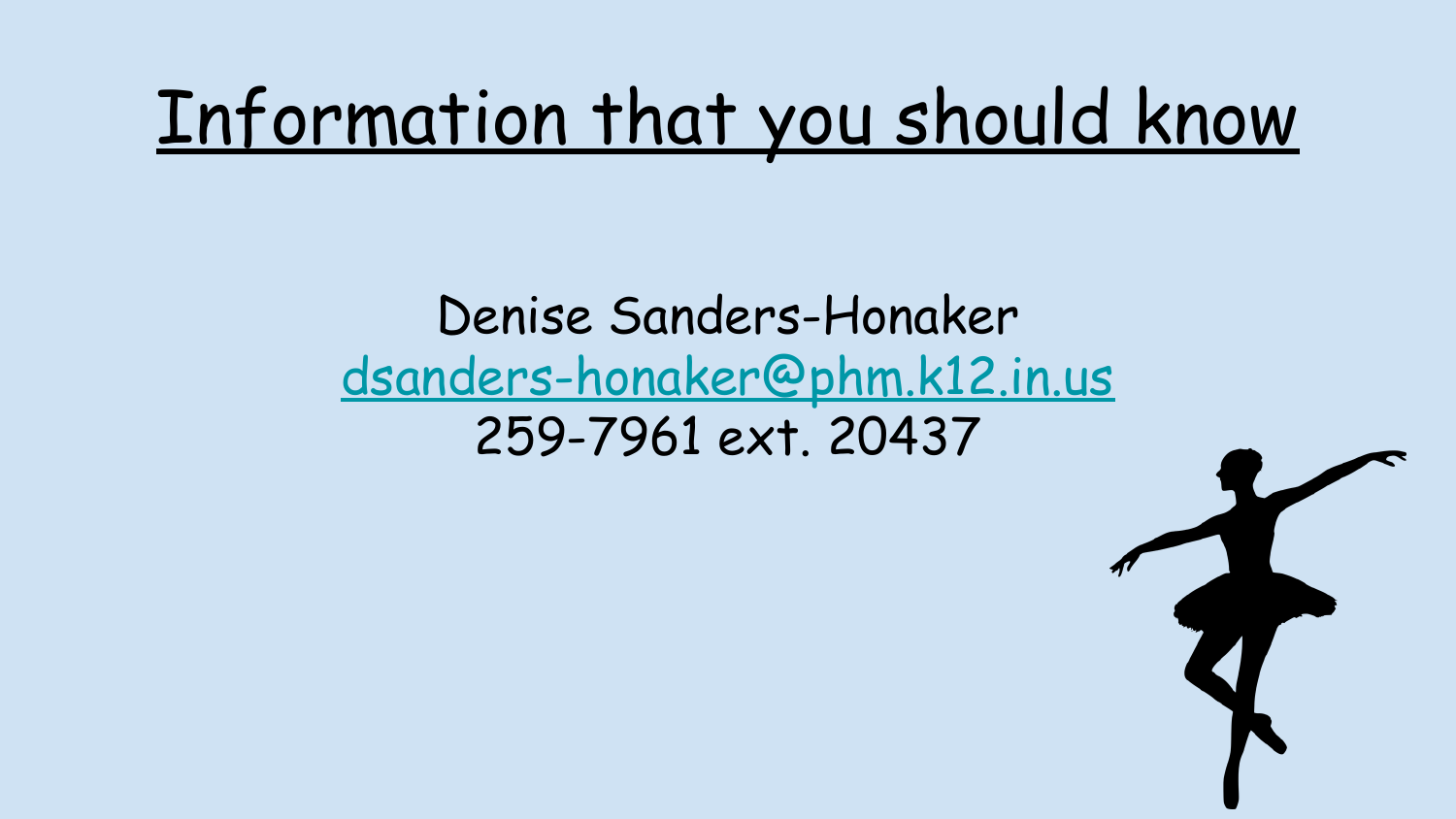## **Dance Performance I/II**

#### **Enduring Understandings**

- The students will be able to perform the beginning level concepts of ballet, modern, tap, and jazz.
- The students will learn the terminology, history, and technique of ballet, modern, tap, and jazz.
- The students will have a better appreciation of the art of dance and have a sense of accomplishment through performance.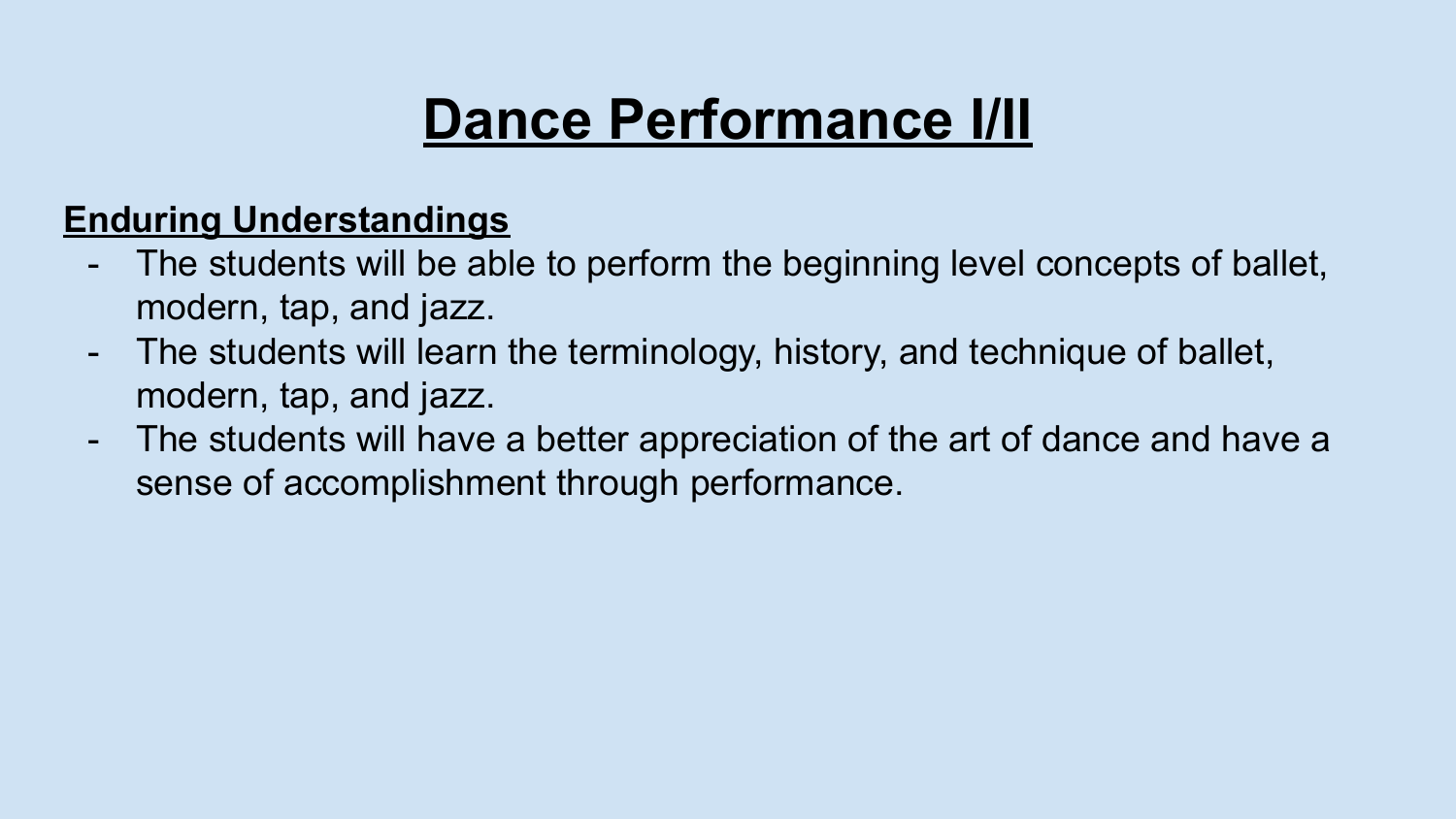- Dance Performance is a beginning level dance class. Everyone that signs up for dance starts in this level.

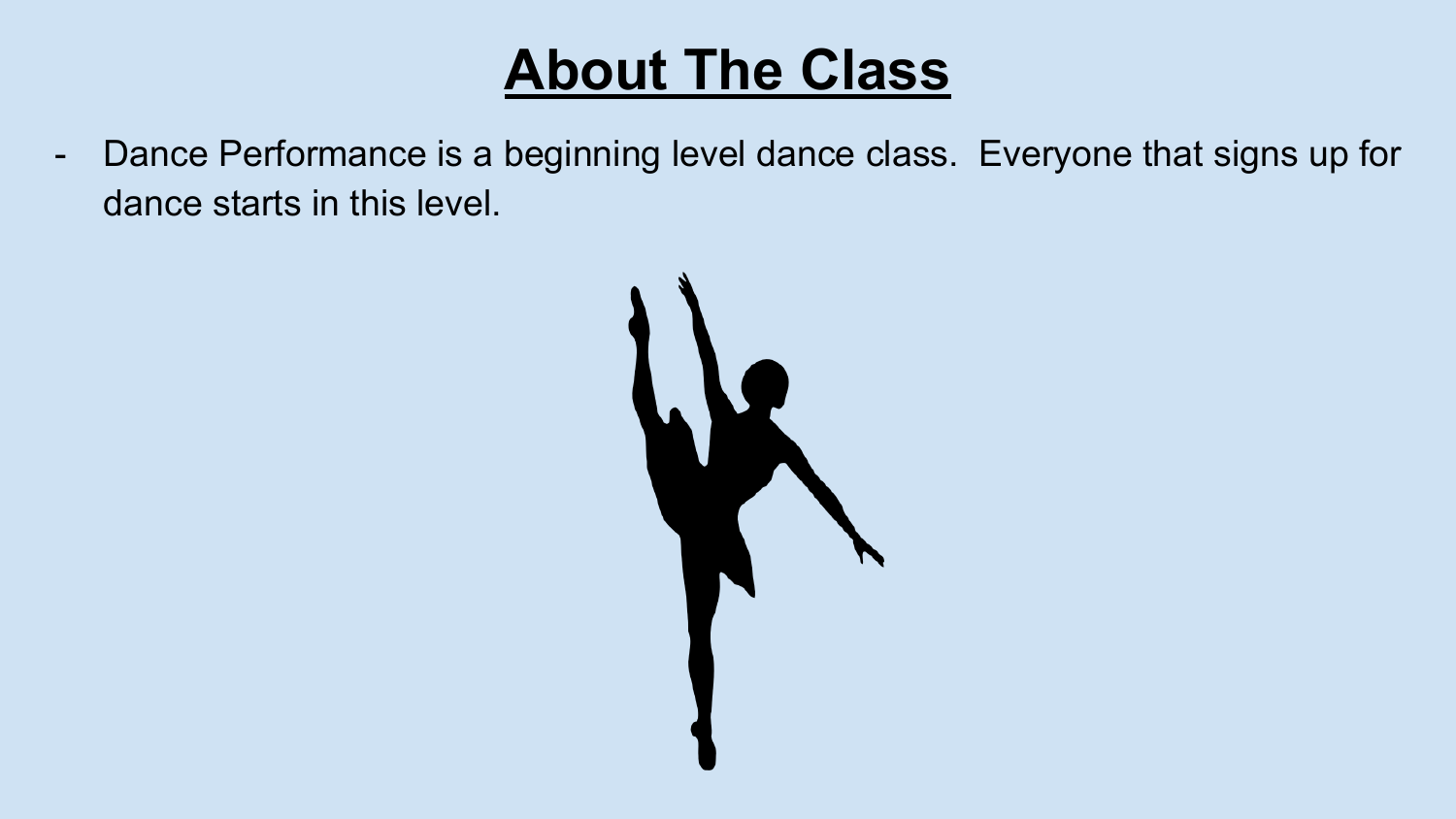- During 1st semester, we will be learning four styles of dance: Ballet, Modern, Tap, and Jazz.
- We will be spending about 4 weeks on each style.
- During this time we will be learning the vocabulary, history, and technique for all four styles. We will also be completing assessments (written and dance).

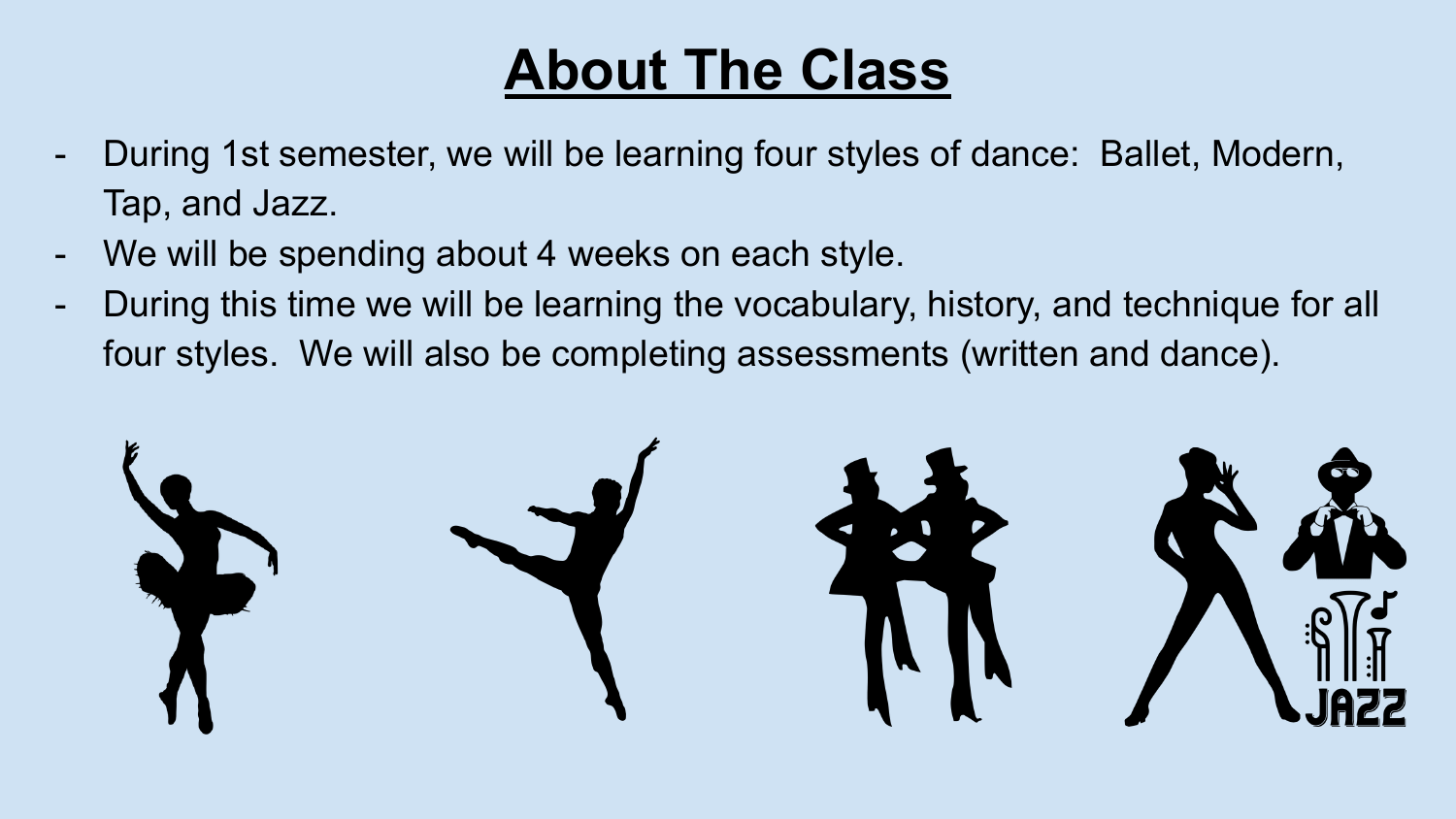- During second semester, we will be focusing on choreography for our performance in May. Students will be performing 4 dances in the show.
- You will be receiving the show packet before spring break. This packet will include: performance information, costume list, and ticket order form.

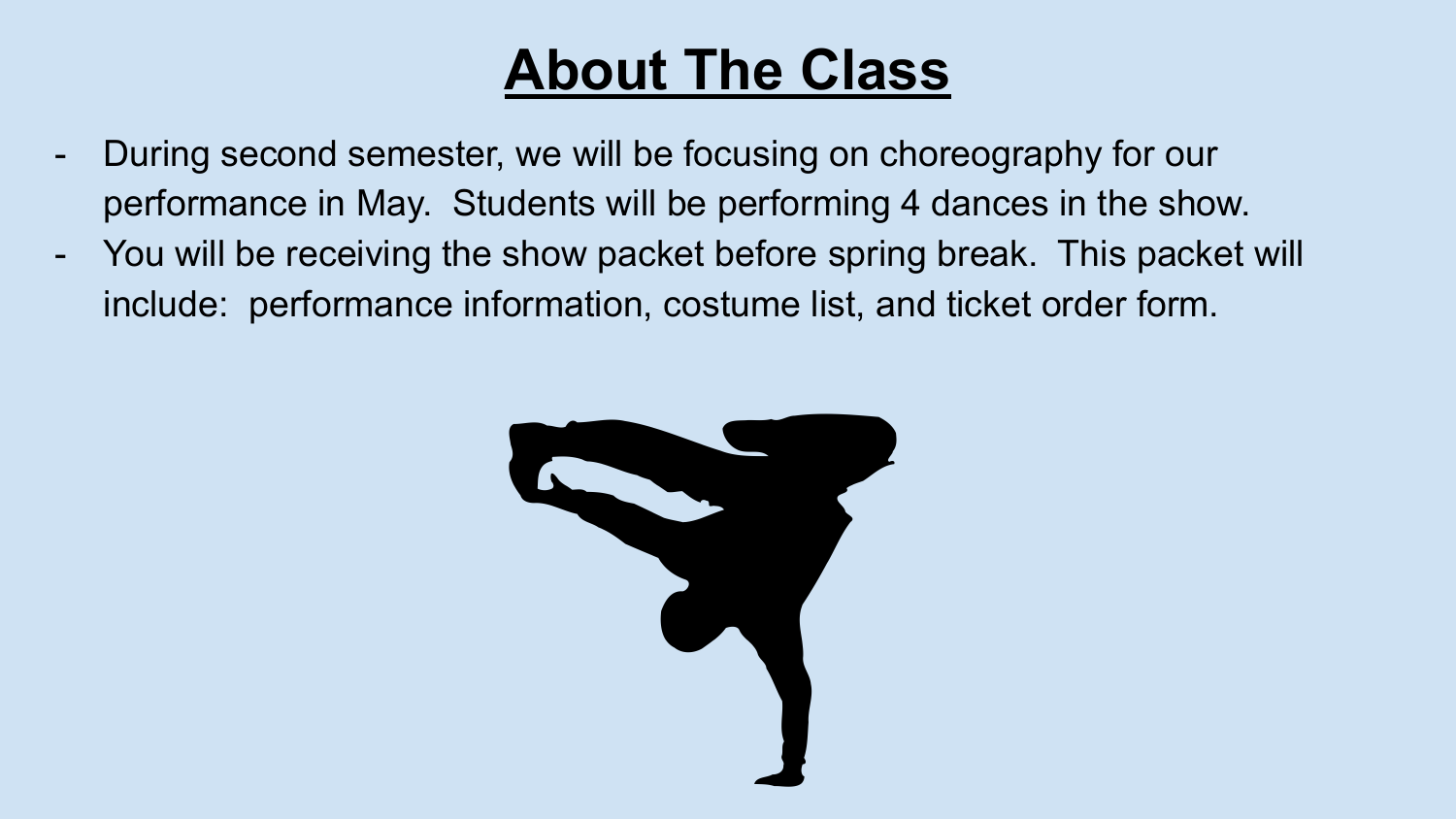- There will be 2 formal writing assignments for our class. First semester, students will choose their favorite style of dance and write a persuasive paper. Second semester, they will write a performance review. A performance review is where they would go and see a show and they write a paper on it.
- The outlines and rubrics for both of these assignments can be found on Canvas.

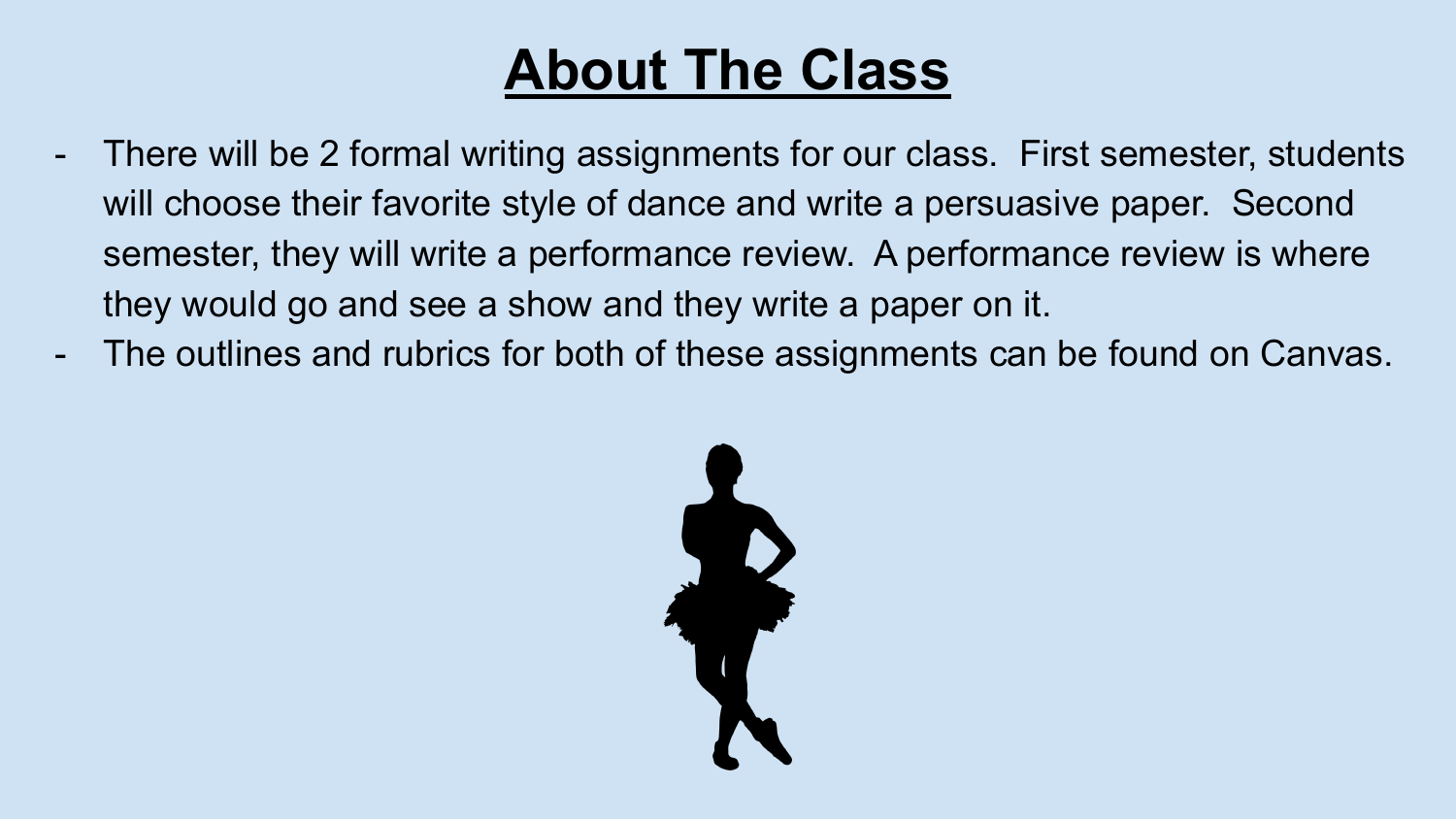- All material that is taught goes along with the Indiana State Standards for Dance.

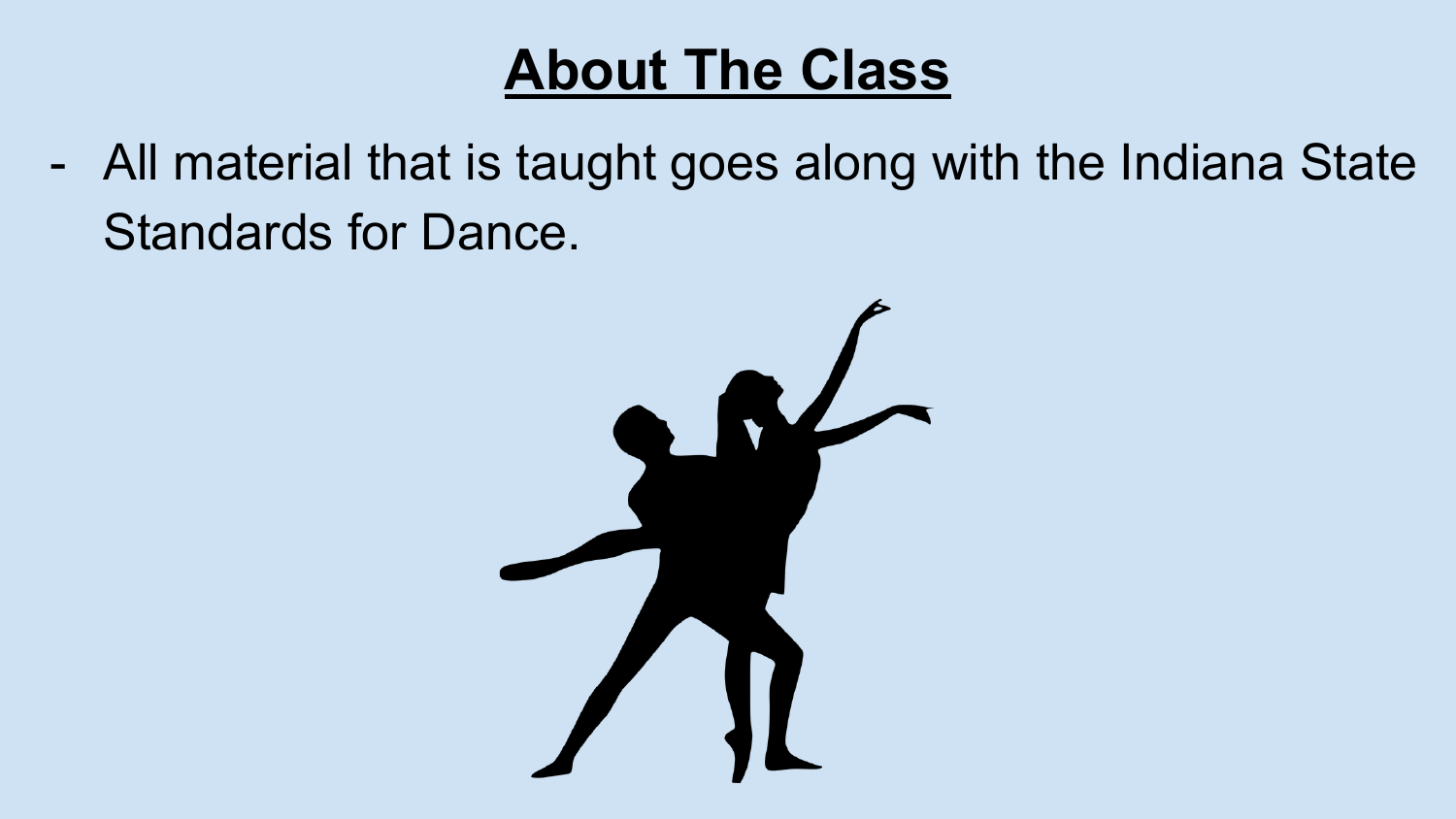### **Class Expectations**

- Students will be expected to participate in class everyday.
- Students will be expected to complete assignments (written and performance based).
- Students should be practicing everyday at home.

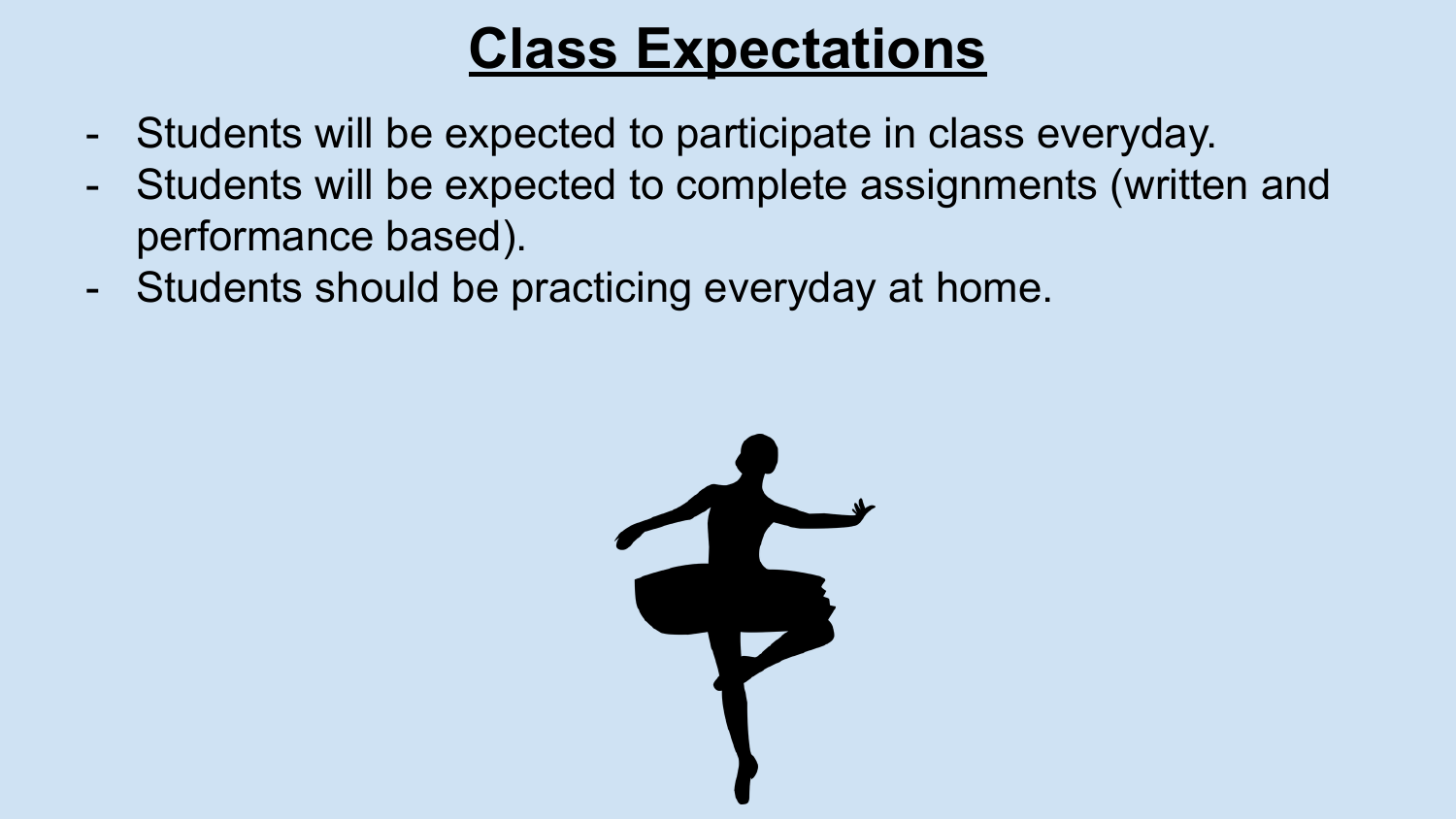#### **Class Expectations**

#### **Students will be expected to purchase the following items for this class:**

-black footless tights -black sweatpants -black dance shorts - black ballet shoes -pink ballet shoes and show the should be shown black tap shoes -black tap shoes

#### **\*\*\*Girls\*\*\* \*\*\*Guys\*\*\***

- -black leotard **-black short sleeve t-shirt** 
	-
	-
	-

**\*\*\*STUDENTS WILL HAVE THE OPPORTUNITY TO PURCHASE THE ABOVE ITEMS FROM ALLIGATOR ALLEY AT A DISCOUNTED PRICE. MORE INFORMATION REGARDING SIZING, PRICING, AND HOW TO ORDER WILL BE MADE AVAILABLE AT A LATER DATE.**